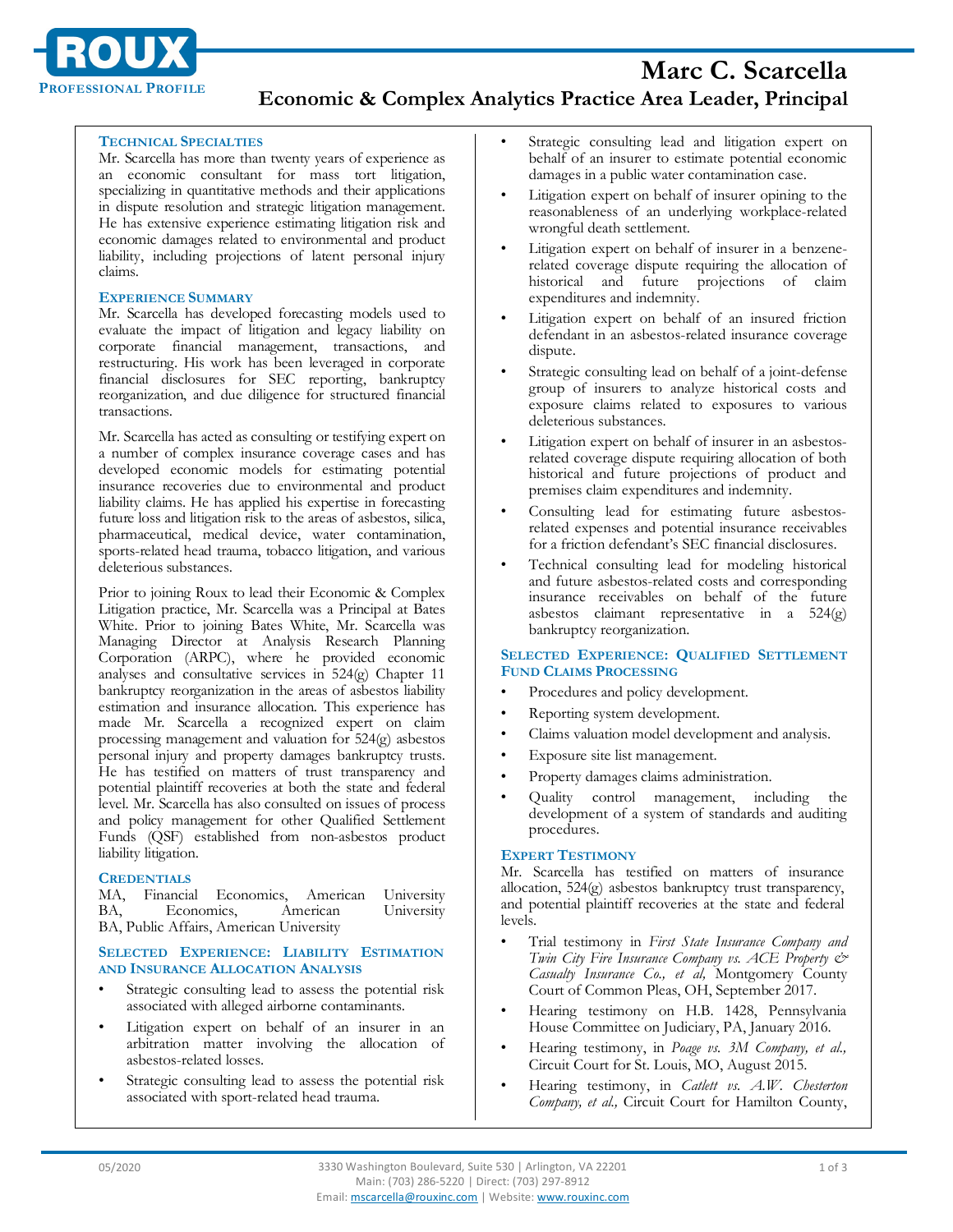

TN, June 2015.

- Hearing testimony on H.B. 1492, Texas House Judiciary and Civil Jurisprudence Committee, April 2015.
- Hearing testimony on H.R. 526, the "Furthering Asbestos Claim Transparency (FACT) Act of 2015," US House Judiciary Committee's Subcommittee on Regulatory Reform, Commercial and Antitrust Law, February 2015.
- Hearing testimony, in *Olin Corporation vs. Insurance Company of North America, et al.,* United States District Court for the Southern District of New York, January 2015.
- Hearing testimony, American Bar Association's Task Force on Asbestos Litigation and the Bankruptcy Trusts, June 2013.
- Hearing testimony on H.B. 1150, the "Fairness in Claims and Transparency Act," Pennsylvania House Committee on Judiciary, April 2013.
- Hearing testimony on A.B. 19, "Tort and Personal Injury Trusts," Wisconsin House Committee on Judiciary and Senate Committee on Judiciary and Labor, April 2013.
- Hearing testimony on H.R. 982, the "Furthering Asbestos Claim Transparency (FACT) Act of 2013, US House Judiciary Committee's Subcommittee on Regulatory Reform, Commercial and Antitrust Law, March 2013.
- Hearing testimony on H.R. 4369, the "Furthering Asbestos Claim Transparency (FACT) Act of 2012," US House Judiciary Committee's Subcommittee on Courts, Commercial and Administrative Law, May 2012.
- Hearing testimony on H.B. 380, Ohio Senate Judiciary Committee, March 2012.
- Hearing testimony on H.B. 380, Ohio House Judiciary and Ethics Committee, November 2011.
- Hearing testimony on H.B. 2034, Texas House Judiciary and Civil Jurisprudence Committee, March 2011.
- Deposition testimony in *Davis vs. 3M Company, et al.,* In the Circuit Court for Maury County, Tennessee, June 2018.
- Deposition testimony in *Knutson vs. Air & Liquid Systems Corporation, et al.,* Superior Court of the State of California, County of Alameda, June 2018.
- Deposition testimony in *Garcia vs. Colgate-Palmolive Company, et al.,* Superior Court of California, County of Los Angeles, May 2018.
- Deposition testimony in *Olin Corporation vs. Insurance Company of North America, et al.,* United States District Court for the Southern District of New York, April 2018.
- Deposition testimony in *Olin Corporation vs. Insurance Company of North America, et al.,* United States District

Court for the Southern District of New York, January 2018.

- Deposition testimony in *Defiore vs. Huntington Ingalls Inc., et al.,* Civil District Court for the Parish of Orleans, LA, September 2017.
- Deposition testimony in *Robaey vs. Air* & *Liquid Systems Corporation, et al.,* Supreme Court of New York County, NY, November 2016.
- Deposition testimony in *Haefele vs. Honeywell International, Inc., et al.,* Court of Common Pleas of Lorain County, OH, September 2016.
- Deposition testimony in *Hayden vs. 3M Company, et al.,* Civil District Court for the Parish of Orleans, LA, July 2016.
- Deposition testimony in *New York City Asbestos Litigation*, Supreme Court of New York County, NY, February 2016.
- Deposition testimony in *Petersen vs. Industrial Supply Company, Inc., et al.,* Third Judicial District Court for Salt Lake County, UT, October 2015.
- Deposition testimony in *Radiator Specialty Company vs. Arrowood Indemnity Company, et al.,* General Court of Justice, Superior Court Division of Mecklenburg County, NC, March 2015.
- Deposition testimony in *Hill vs. Certainteed Corporation, et al.,* Superior Court of Los Angeles County, CA, November 2014.
- Deposition testimony in *Muldoon vs. American Honda Motor Company, et al.*, Court of Common Pleas of Horry County, SC, October 2014.
- Deposition testimony in *Andrews v. A.W. Chesterton, Inc.*, Third Judicial Circuit Court of Madison County, IL, September 2011.
- Deposition testimony in *Christopher v. Armstrong Intern'l Inc.*, Circuit Court of Limestone County, AL, April 2011.
- Deposition testimony in *Moore v. A.W. Chesterton, Inc.*, Third Judicial Circuit Court of Madison County, IL, April 2010.

### **PROFESSIONAL EXPERIENCE**

Mr. Scarcella first began evaluating environmental and product liability claims in 2001 as the statistician and quantitative data analyst for the claims processing facility of the Johns-Manville Personal Injury Settlement Trust. Following his time with Manville, he joined ARPC, an economic consulting firm specializing in asbestos liability estimation for bankruptcy reorganization and qualified settlement funds. During his tenure with ARPC, Mr. Scarcella had the opportunity to estimate current and future asbestos liability and associated insurance recoveries in asbestos bankruptcy proceedings for multiple companies including, but not limited to, Armstrong World Industries, Babcock and Wilcox, Federal-Mogul Corporation, Halliburton Co., Honeywell International Inc., Owens Corning, and United States Gypsum. Most recently, Mr. Scarcella was a Principal at